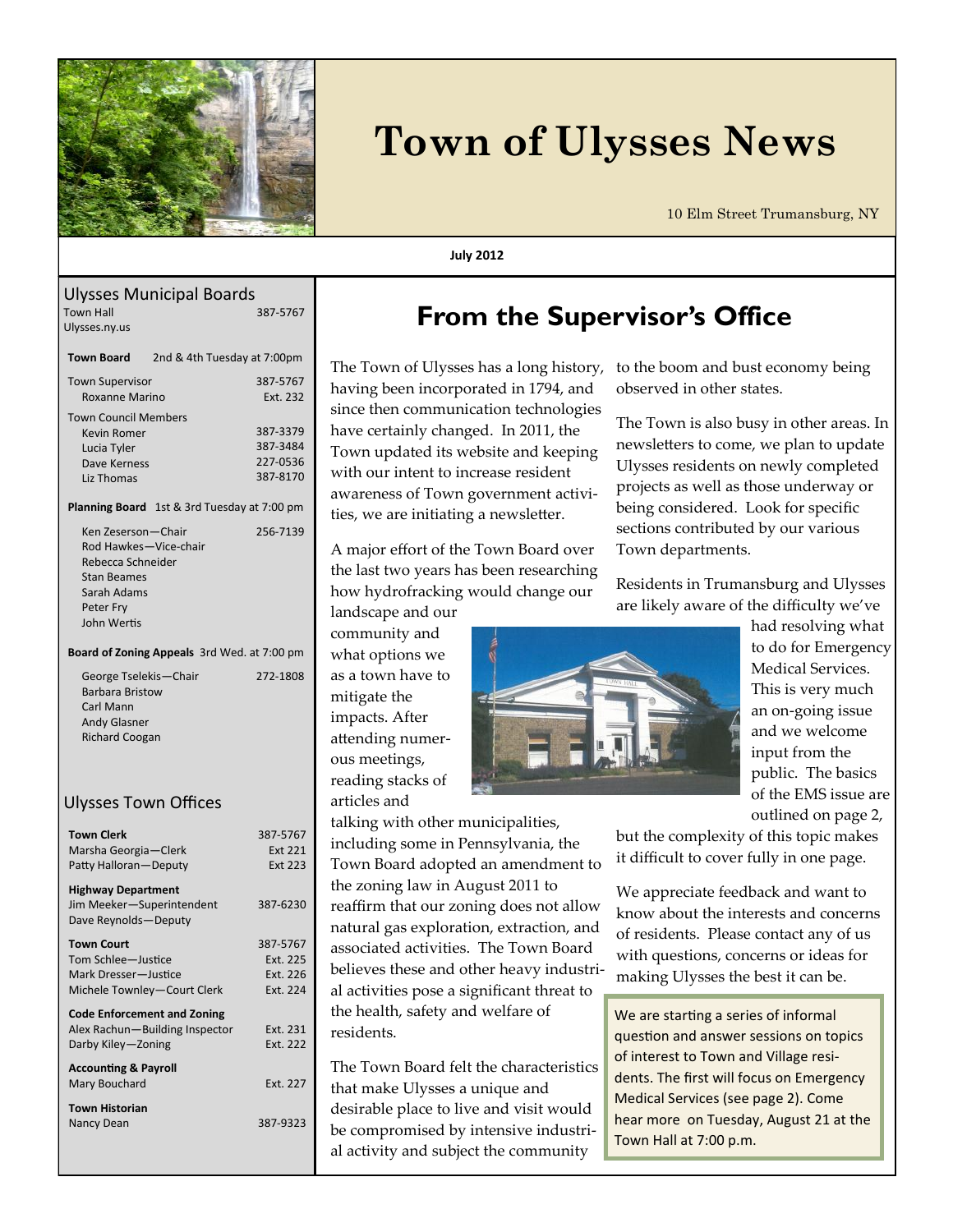

### **Emergency Medical Services - Searching for Common Ground**

In April 2011 the Village of Trumansburg created an Emergency Medical Services (EMS) Department and moved from a fully tax-funded ambulance service to a partially tax-funded EMS that also bills patients for service. The Village has billed for ambulance service for about 1 year, while the Ulysses Board chose to continue for 2012 with fully taxpayer-funded EMS in the area of its jurisdiction (all of the Town outside the Village).

During this time, the Ulysses Town Board has worked diligently to evaluate the EMS billing issues and options and continues to reach out to the Village to find a mutually beneficial solution to provide the best quality emergency medical services while balancing ethical and financial obligations to all of our constituents, which includes the Village of Trumansburg residents.

After studying multiple options and associated costs and benefits, the Town Board feels it is in the best interest of all Ulysses residents to have a single, town-wide contract as part of a joint agreement for shared service for provision of EMS. Town law provides flexibility in designing shared service agreements and this approach is strongly promoted by the State. The Town Board has proposed formally to the Village Board that we pursue discussions toward this end.

Why a single town-wide contract and joint service agreement? Town and Village residents each pay taxes for the identical EMS service, but the rate for Village residents is nearly 3 times what Town residents outside the Village pay. This is due to the fact that the cost of roughly the same number of annual EMS calls is spread over a 3-fold difference in taxable assessed value base (see table below). Even factoring in billing income, recently projected by the Village at nearly 40% of needed revenue, the Village tax rate would exceed that of the Town without billing. And over the past 10 years, the Town TAV has increased at 3 times the rate of the Village TAV.

Since the Town of Ulysses includes Village of Trumansburg residents, the Town Board feels an obligation to have all pay the same rate for the same service. Under a joint shared services agreement, all EMS policies in the Town and Village would need to be identical. The Town feels it is reasonable to recuperate funds from insurance companies through billing to help offset the upward climb in EMS costs; however, not all residents are insured and many are underinsured. The Town Board feels strongly that the very small fraction of the population whose EMS costs will not be covered by either Medicaid, Medicare or other insurance must be considered and protected from an undue burden imposed by billing for ambulance services. To do this, the Town feels that the Village's current policies on collection and fee rates should be revised. Currently, the Village's *Charity Policy* is less generous than the local for-profit EMS provider,

and the *Billing Fees* for EMS are equivalent to the commercial service - this on top of a substantial tax levy. The Town can form a separate ambulance district and adopt different billing policies, but the Board feels a shared service would be optimal for residents both in and outside the Village.

Historically the Town of Ulysses pays the largest share of the EMS operating costs (see table) but has no vote or meaningful role in setting the policies, fees, budget, or changing coverage area such as the recent addition of northern Covert. With a shared service agreement, the Town and the Village negotiate the terms so that the Town has both an equitable responsibility for the costs and risks associated with operating an EMS service and a formal role in setting policies, fees, and the annual budget.

The Town Board values our local EMS and the dedicated individuals who serve our community. A shared services agreement and town-wide contract demonstrates a commitment by both municipalities to EMS into the future, with policies and services that are responsive to the needs of all residents across the diverse areas of our town and costs shared equally by all. As this newsletter goes to press, the Village has informed the Town that they are not interested in pursuing a shared service option at this time.

For more information go to ulysses.ny.us/ council/EMS/ or contact Supervisor Marino or Deputy Supervisor Thomas

| <b>EMS BUDGET and Taxable Assessed Value (TAV) and Tax Rates</b>                                                                                                                      |                  |                         |                              |                |                                 |                                                     |  |  |  |  |
|---------------------------------------------------------------------------------------------------------------------------------------------------------------------------------------|------------------|-------------------------|------------------------------|----------------|---------------------------------|-----------------------------------------------------|--|--|--|--|
|                                                                                                                                                                                       |                  | % of<br><b>Townwide</b> |                              | % of total EMS | <b>Tax Rate</b><br>(no billing) | <b>Est. Tax Rate</b><br>(40% income via<br>billing) |  |  |  |  |
|                                                                                                                                                                                       | $\mathbf{IAV}^1$ | <b>TAV</b>              | <b>EMS Cost</b> <sup>1</sup> | usage & cost   | income)                         |                                                     |  |  |  |  |
| <b>Town</b> (outside Village)                                                                                                                                                         | 335,773,906      | 77%                     | 232,786                      | 43%            | \$0.693                         | \$0.416                                             |  |  |  |  |
| <b>Village</b>                                                                                                                                                                        | 100,358,079      | 23%                     | 206,700                      | 39%            | \$2.060                         | \$1.236                                             |  |  |  |  |
| <b>Town-wide (total TAV)</b>                                                                                                                                                          | 436,131,985      | 100%                    | 439.486                      | $82%^{2}$      | \$1.008 <sup>4</sup>            | \$0.605 <sup>4</sup>                                |  |  |  |  |
| $^1$ used for 2012 budget, <sup>2</sup> remaining 18% for Covert and Hector, <sup>3</sup> Tax rate/\$1,000 TAV as per 2012 budget. Village estimates for billing income= 40% of total |                  |                         |                              |                |                                 |                                                     |  |  |  |  |
| budget. <sup>4</sup> Illustration of tax rate if a joint shared service agreement with billing and a single town-wide contract covering the Town and Village was in effect.           |                  |                         |                              |                |                                 |                                                     |  |  |  |  |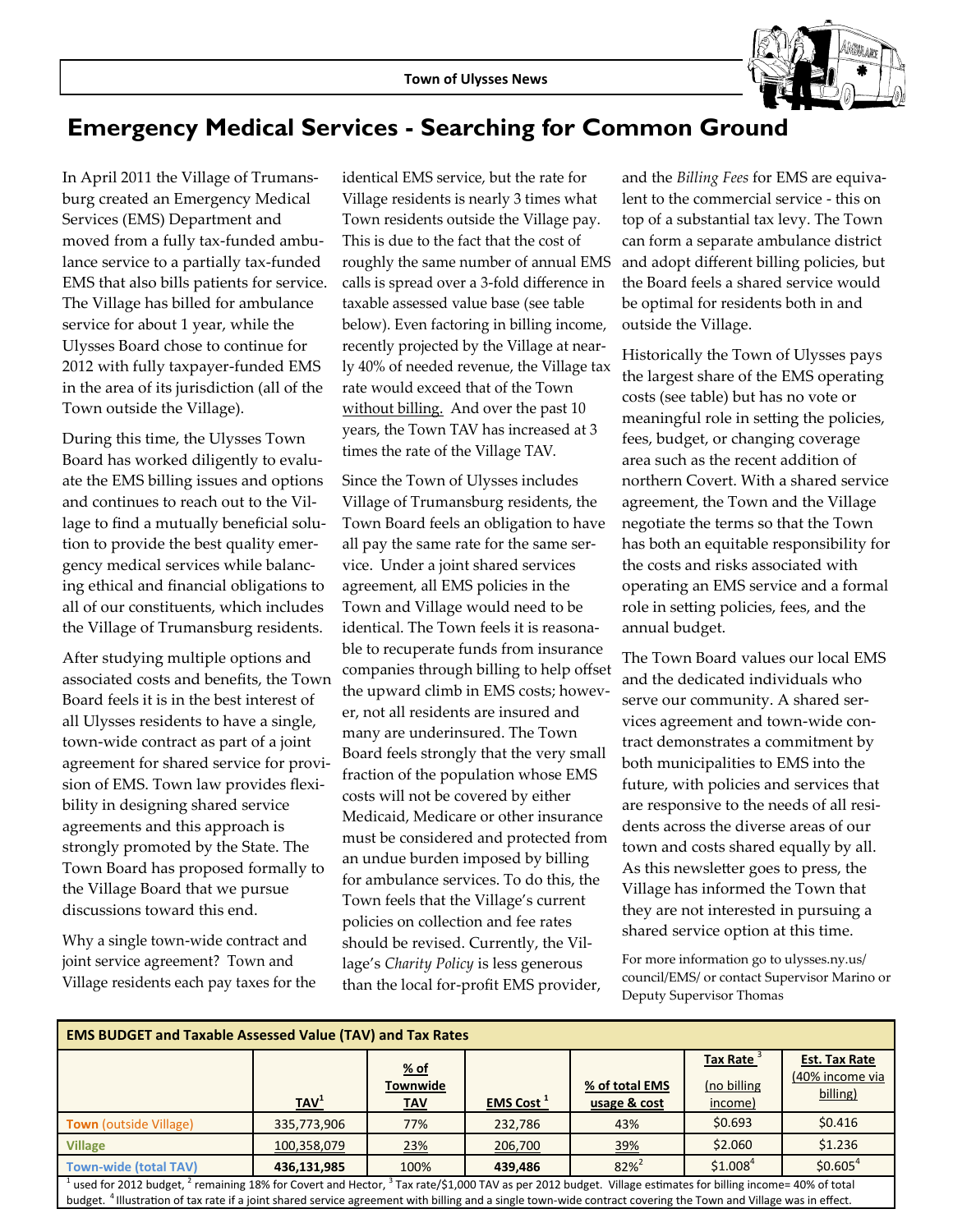### **Are You Prepared for an Emergency? PLANNING AND ZONING**

While wide-spread disasters are not common in our area, it is important to remember that a little planning is necessary in the rare instance when a severe emergency occurs.

New York's [Emergency](http://www.dhses.ny.gov/media/documents/2011_EI_Handbook.pdf)  [Information Handbook](http://www.dhses.ny.gov/media/documents/2011_EI_Handbook.pdf) offers some quick reminders of what every household should have on hand and sensible advice about planning for emergencies BEFORE the lights go out! (dhses.ny.gov/media/ documents/2011\_EI\_Handbook.pdf) In addition, signing up for NY-[Alert](http://www.nyalert.gov/) (nyalert.gov/) will help households to know when a life-threatening event is on its way. This service provides

emergency updates and notifications of potentially dangerous situations—mostly weather-related such as road closures or severe storm warnings. Notifications can be tailored to come either by text message, phone call, or other methods alerting subscribers to pay heed to Mother Nature.

### **Black Diamond Trail Update**

Fantastic news: the funding is now secured for the bridges on the Black Diamond Trail that will connect Taughannock Falls State Park to Cass Park. The bridge over Glenwood Creek is already under construction, and the one over Willow Creek will be soon. Many culverts still need to be cleaned or replaced in order to allow access for construction equipment, but the momentum is truly moving. Thanks to everyone who has helped make this trail a reality, and thanks to the Ulysses Highway Department for the road crossing culverts they installed. The County, State Parks and several towns continue to work together to secure funding to complete the trail. Ulysses Environmental Planner Darby Kiley has taken a lead role in recent efforts.

### **Drilling and Home Rule**

Ulysses zoning does not allow heavy industrial activities such as hydraulic fracturing for natural gas. A municipality's right to prohibit such land uses under Municipal Home Rule power is being challenged in court through appeal of the NYS Supreme Court decisions in the Middlefield and Dryden lawsuits which upheld their respective zoning laws prohibiting gas drilling and other land uses not consistent with community comprehensive planning. Decisions are not expected before late fall.

The Town also has been supporting efforts by the Senate and Assembly to require wastes from hydrofracking to be treated as hazardous wastes if they meet the State definition. Currently the gas industry has broad exemptions from hazardous waste laws.

Potential changes to the Town's zoning that will help protect areas within Ulysses are under discussion. **Along the lake shore**, two areas are particularly sensitive. Land between Route 89 and the lake is steep and full of creeks leading to the lake. Extra precaution is occasionally necessary when building, and new zoning provisions would help prevent erosion and degradation of waterways.

On the **west side of Route 89**, where the lands are still fairly steep in some areas and also rich in creeks and unique natural areas, the Town is looking at additional oversight of development.

Residents within these zones will be notified by mail of opportunities to comment and one or more public hearings will be held before any changes to the zoning law take place. Drafts will be available on the Town website or at the Town Planning office. ulysses.planner@gmail.com.

Also underway is the **Ag and Farmland Protection Plan**. This document provides strategies for preserving our valuable agricultural lands and promoting the viability and vitality of farming enterprises.

### **UPCOMING AND ON-GOING**

**Solar Panels** will be installed on the Town Hall and Highway Barn roofs this summer.

The **Cable** contract is being renegotiated with Time Warner Cable.

**Website** updates continue to improve information sharing.

An **Energy audit** of the Town Hall pinpointed areas to conserve energy.

**Bridge replacement on Seneca Road**  should begin in fall 2012.

**Waterburg Road bridge replacement** information meeting on 8/2, 7-9pm. Town Hall.

**Hunting licenses** will be available in mid-August.

**Lost dog?** Licensing can help you reunite.